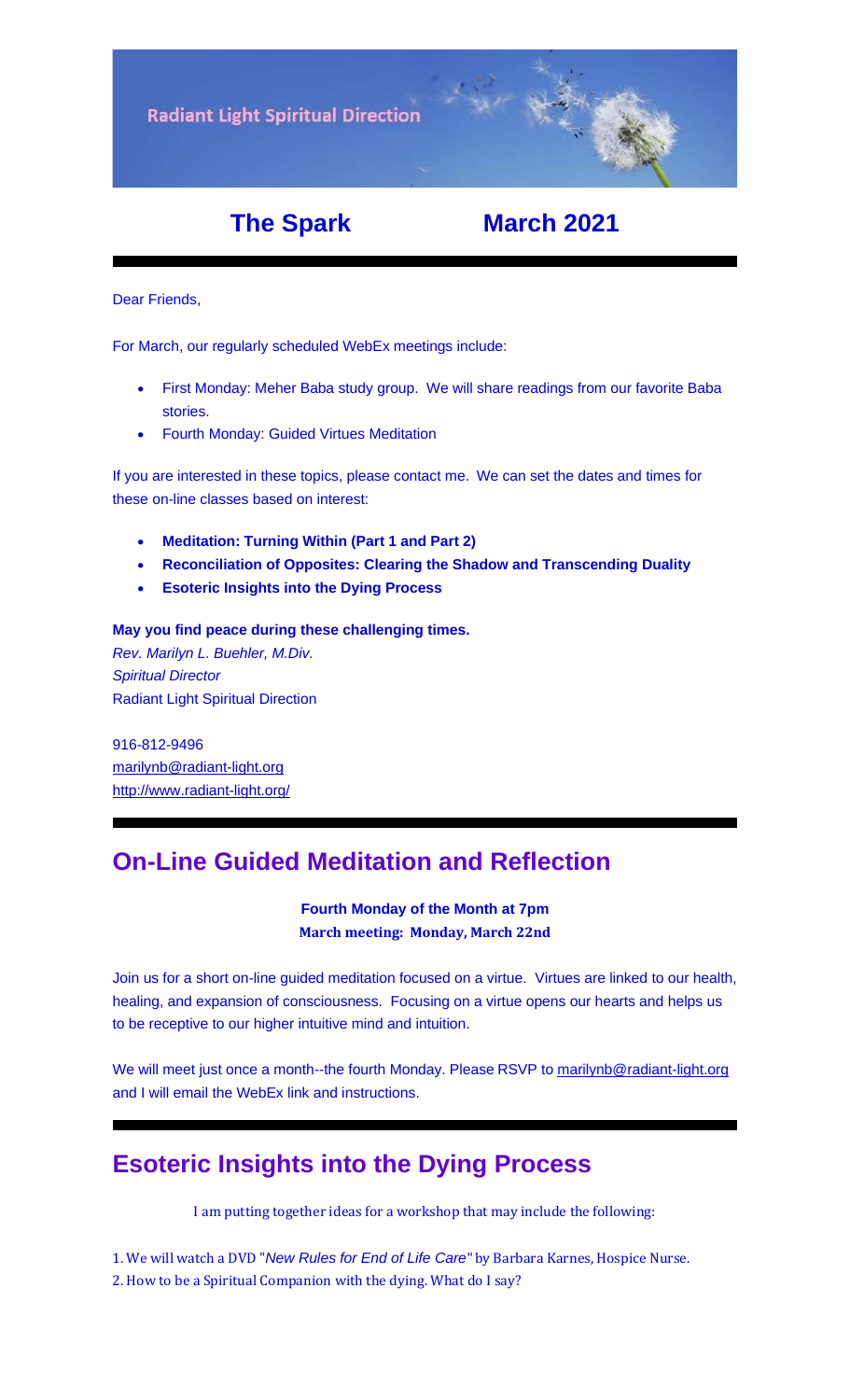3. Esoteric Insights into the Dying Process. Understand the process by which the soul is released from the physical and subtle bodies.

4. Spiritual ethics of choosing physician prescribed "aid-in-dying" drugs. Includes explanation from the esoteric perspective on suicide's effect on the transitioning soul.

5. Closing the Chakras - after death, this ritual helps release the etheric body from the physical body.

[Contact](https://u18544456.ct.sendgrid.net/ls/click?upn=YO6TcuTs2Xz6NlJVKcEQZiklIDFGo-2FRGaP7ZnccBbQCMiFIlrv5wCJXNwB12BRbEWwvZ_FiQrYGg1YZElR924caalGEP3AHGeF79ulf5jxC9Fbcd8IfoR4p2-2FW0xZvJaX6Y3z75H0Yw3uGmHJTH3azVPJ5HTXrZ-2Ft5OVM5Vv31JFvUf3sl-2Bt2VvZL3mo9-2FDK3jGCp61vRtz0qchT4ddHRjjWHtxWFy41fx7aR22VYrdTxWRbX9wFGGmj3UYODpWrpmc1dsGgDVgIanxkhS-2BLiRwRSIuLpEfLxjw52swDWxaqb4agn-2ByXAiRaOD7mBvyicHJjLaHzTVEUk96ks7TZsSYgxx5SfIEXVoUI99PC2VSou74eY52GvpWckZGzzKb1iVWQq8Hi1oEf5VH4M7SZKvH8O9l9V76yI6zOaYJMjKX-2F4hxfTEGkYgRgy6a5ZfuhyQIzekh7qoRCQdchUW3phzagZikKxfoBygOOw6spJXL26QggP84sPOJ-2FlVvQlDcqA4PZTeGzsopeyNFS7ULPUdLeKc-2BZcs-2FNVMk31r20WVgB1aosTQI5Wwodh-2FA-2F0A44MaMjfdeol0pPjuf0D1z0rE29hzM2DofXYoxbEyuRYuSacuRAxGkWw6lziGy4-2BDQnVWagq0L7kMDBR9nPFFi0zq3eGvAILnb2E87h0iEFa2BzKI5z5B9N1ubUiJ8-2Bs2TU394FLV1xKiSBbthtaNNN5YRbQRkpQqmfMpk-2BpA-2F0-2FX5tCzdIOxqnk87PPL75OCMvFONB-2BI6ReXU3Vm4A6lvl0-2BPVfDiAMbs-2F36Zkt7qu2W32GMbCWAPSSlumhN5lOlvB10VLwU-2BRfn3byAfbtNSKvBHtoBDntAzzDnEygbbWAdX-2FxQAIw7J-2FtZ2swswz4QzhM-2Bqb7uudHY4aw2gCfxmR2V2iS9BuuSqVfoavL0uQLitFxNcA-3D) me if you would like to learn more.

## **Meher Baba's Message of Divine Love**

# **Discourses Study Group**

**First Monday of the Month at 7pm to 8:15 pm Our next meeting will be held Monday, March 1st.**

During this WebEx meeting, attendees are welcome to read from the vast array of sources about Meher Baba's life and the lives of those who lived with, and or met [Meher Baba.](https://u18544456.ct.sendgrid.net/ls/click?upn=R-2Bl7NGDLiuME3v4KUDXT9rQd7KeZPQi0F131dKEdeDxs3GXZgvKprVOWqdDNeH0xaZmDRkjrUGzqowDA8h3XTg-3D-3Di7xd_FiQrYGg1YZElR924caalGEP3AHGeF79ulf5jxC9Fbcd8IfoR4p2-2FW0xZvJaX6Y3z75H0Yw3uGmHJTH3azVPJ5HTXrZ-2Ft5OVM5Vv31JFvUf3sl-2Bt2VvZL3mo9-2FDK3jGCp61vRtz0qchT4ddHRjjWHtxWFy41fx7aR22VYrdTxWRbX9wFGGmj3UYODpWrpmc1dsGgDVgIanxkhS-2BLiRwRSIuLpEfLxjw52swDWxaqb4agn-2ByXAiRaOD7mBvyicHJjLaHzTVEUk96ks7TZsSYgxx5SfIEXVoUI99PC2VSou74eY52GvpWckZGzzKb1iVWQq8Hi1oEf5VH4M7SZKvH8O9l9V76yI6zOaYJMjKX-2F4hxfTEGkYgRgy6a5ZfuhyQIzekh7qoRCQdchUW3phzagZikKxfoBygOOw6spJXL26QggP84sPOJ-2FlVvQlDcqA4PZTeGzsopeyNFS7ULPUdLeKc-2BZcs-2FNVMk31r20WVgB1aosTQI5Wwodh-2FA-2F0A44MaMjfdeol0pPjuf0D1z0rE29hzM2DofXYoxbEyuRYuSacuRAxGkWw6lziGy4-2BDQnVWagq0L7kMDBR9nPFFi0zq3eGvAILnb2E87h0iEFa2BzKI5z5B9N1ubUiJ8-2Bs2TU394FLV1xKiSBbthtaNNN5YRbQRkpQqmfMpk-2BpA-2F0-2FX5tCzdIOxqnk87PPL75OCMvFONB-2BQ1VVkisf7vRV4K9uX4Ehp-2BIAoFcrwYkkiknMRQF8h-2FppHRuknndnOVLDuGPDI8FKz1qxn5idMzEPNNgaXONZvrGn9vxRe-2BVi0b7JbMcEbEIPSqkCqY-2Bdjhysb7lI9V47xepYAqrKrKOWirR0ag-2Bs7anN6iXdlgVCw9jCAjWcK5Q-3D) At our February meeting, people were inspired to share some favorite stories. The experience was so sweet, I felt this was a wonderful way to come together to share and be inspired by Baba's love.

This meeting is open to anyone interested in learning more about Meher Baba's message.

Please RSVP at [marilynb@radiant-light.org,](mailto:marilynb@radiant-light.org) and I will email you a WebEx link for the meeting.



"No amount of prayer or meditation can do what helping others can do."

Meher Baba

#### **Ponder This**

I wish I could show you when you are lonely or in darkness the astonishing light of your own being. Fear is the cheapest room in the house. I would like to see you living in better conditions. Ever since happiness heard your name, it has been running through the streets trying to find you.

The place you are right now God circled on a map for you.

Even After All this time The Sun never says to the Earth, "You owe me." Look What happens With a love like that, It lights the whole sky.

Hafiz

### **The Climate Reality Project**

## **2021 Climate Reality Leadership Training**

**[The Climate Reality Project Mission Statement](https://u18544456.ct.sendgrid.net/ls/click?upn=R-2Bl7NGDLiuME3v4KUDXT9lw6GJ0t1Q55IW2HC8G32WH-2FQsYOj7BNdvjUDuzRW-2Fg8JAmJ8sQO9K23TrRlvTXpKw-3D-3DdAf3_FiQrYGg1YZElR924caalGEP3AHGeF79ulf5jxC9Fbcd8IfoR4p2-2FW0xZvJaX6Y3z75H0Yw3uGmHJTH3azVPJ5HTXrZ-2Ft5OVM5Vv31JFvUf3sl-2Bt2VvZL3mo9-2FDK3jGCp61vRtz0qchT4ddHRjjWHtxWFy41fx7aR22VYrdTxWRbX9wFGGmj3UYODpWrpmc1dsGgDVgIanxkhS-2BLiRwRSIuLpEfLxjw52swDWxaqb4agn-2ByXAiRaOD7mBvyicHJjLaHzTVEUk96ks7TZsSYgxx5SfIEXVoUI99PC2VSou74eY52GvpWckZGzzKb1iVWQq8Hi1oEf5VH4M7SZKvH8O9l9V76yI6zOaYJMjKX-2F4hxfTEGkYgRgy6a5ZfuhyQIzekh7qoRCQdchUW3phzagZikKxfoBygOOw6spJXL26QggP84sPOJ-2FlVvQlDcqA4PZTeGzsopeyNFS7ULPUdLeKc-2BZcs-2FNVMk31r20WVgB1aosTQI5Wwodh-2FA-2F0A44MaMjfdeol0pPjuf0D1z0rE29hzM2DofXYoxbEyuRYuSacuRAxGkWw6lziGy4-2BDQnVWagq0L7kMDBR9nPFFi0zq3eGvAILnb2E87h0iEFa2BzKI5z5B9N1ubUiJ8-2Bs2TU394FLV1xKiSBbthtaNNN5YRbQRkpQqmfMpk-2BpA-2F0-2FX5tCzdIOxqnk87PPL75OCMvFONB-2BSKONVk2FH-2BiJVfexjMtTrGBnq7eyUkPJQHuTNjBhyLZTEKi9gcwEx13raZqrKoTlvJMN7m6SAIqKEwk20X8cIbtpaclJ5uLPrMAf-2FB4miCVT-2BoWRZ2ExvN6dIIK4X2QVdzj-2B8Xi0YdE3AQOzSAiU1rW0DKoJfAWVobA-2F8Y4z6Kc-3D) [The Climate Reality Project 2021 Virtual Trainings](https://u18544456.ct.sendgrid.net/ls/click?upn=R-2Bl7NGDLiuME3v4KUDXT9lw6GJ0t1Q55IW2HC8G32WGoFBrl4N-2BiFmlFisi-2BkPEX8MaeP6sz9l1aFELXaa2pHw-3D-3DiO-I_FiQrYGg1YZElR924caalGEP3AHGeF79ulf5jxC9Fbcd8IfoR4p2-2FW0xZvJaX6Y3z75H0Yw3uGmHJTH3azVPJ5HTXrZ-2Ft5OVM5Vv31JFvUf3sl-2Bt2VvZL3mo9-2FDK3jGCp61vRtz0qchT4ddHRjjWHtxWFy41fx7aR22VYrdTxWRbX9wFGGmj3UYODpWrpmc1dsGgDVgIanxkhS-2BLiRwRSIuLpEfLxjw52swDWxaqb4agn-2ByXAiRaOD7mBvyicHJjLaHzTVEUk96ks7TZsSYgxx5SfIEXVoUI99PC2VSou74eY52GvpWckZGzzKb1iVWQq8Hi1oEf5VH4M7SZKvH8O9l9V76yI6zOaYJMjKX-2F4hxfTEGkYgRgy6a5ZfuhyQIzekh7qoRCQdchUW3phzagZikKxfoBygOOw6spJXL26QggP84sPOJ-2FlVvQlDcqA4PZTeGzsopeyNFS7ULPUdLeKc-2BZcs-2FNVMk31r20WVgB1aosTQI5Wwodh-2FA-2F0A44MaMjfdeol0pPjuf0D1z0rE29hzM2DofXYoxbEyuRYuSacuRAxGkWw6lziGy4-2BDQnVWagq0L7kMDBR9nPFFi0zq3eGvAILnb2E87h0iEFa2BzKI5z5B9N1ubUiJ8-2Bs2TU394FLV1xKiSBbthtaNNN5YRbQRkpQqmfMpk-2BpA-2F0-2FX5tCzdIOxqnk87PPL75OCMvFONB-2Bj8SLWVITuPLA77OiNuD-2ByDRcBxX4cGJJMfojXpQm1P5B2eCQymCQTZVnVarJKVl53zn1NI7FOP2LN0MHNQjlI57o2k-2BUF-2FY5NwcOtMPU2cg-2BD7XMFTzdUCoM3MjOmmbrqpvB2HsGdMcKF4dlLVTEHVbxL8OAFFlrUOKMy8zTV6k-3D) [Climate Reality Training FAQs](https://u18544456.ct.sendgrid.net/ls/click?upn=R-2Bl7NGDLiuME3v4KUDXT9pEisetrctAyoSPY1i5sCmEPJmci9fkrUewiyHcf-2F1rI36uKhXA-2F-2B7Ohd4fbxqLoCRN4H6reRJUsaMgYJD4UdoY-3D7CbV_FiQrYGg1YZElR924caalGEP3AHGeF79ulf5jxC9Fbcd8IfoR4p2-2FW0xZvJaX6Y3z75H0Yw3uGmHJTH3azVPJ5HTXrZ-2Ft5OVM5Vv31JFvUf3sl-2Bt2VvZL3mo9-2FDK3jGCp61vRtz0qchT4ddHRjjWHtxWFy41fx7aR22VYrdTxWRbX9wFGGmj3UYODpWrpmc1dsGgDVgIanxkhS-2BLiRwRSIuLpEfLxjw52swDWxaqb4agn-2ByXAiRaOD7mBvyicHJjLaHzTVEUk96ks7TZsSYgxx5SfIEXVoUI99PC2VSou74eY52GvpWckZGzzKb1iVWQq8Hi1oEf5VH4M7SZKvH8O9l9V76yI6zOaYJMjKX-2F4hxfTEGkYgRgy6a5ZfuhyQIzekh7qoRCQdchUW3phzagZikKxfoBygOOw6spJXL26QggP84sPOJ-2FlVvQlDcqA4PZTeGzsopeyNFS7ULPUdLeKc-2BZcs-2FNVMk31r20WVgB1aosTQI5Wwodh-2FA-2F0A44MaMjfdeol0pPjuf0D1z0rE29hzM2DofXYoxbEyuRYuSacuRAxGkWw6lziGy4-2BDQnVWagq0L7kMDBR9nPFFi0zq3eGvAILnb2E87h0iEFa2BzKI5z5B9N1ubUiJ8-2Bs2TU394FLV1xKiSBbthtaNNN5YRbQRkpQqmfMpk-2BpA-2F0-2FX5tCzdIOxqnk87PPL75OCMvFONB-2BHiXE8aUuBa-2F6ipLWQx06H08D9VM3-2FBlB17Z-2BC7DyCuxtrZuo8RBiItAmize3A1EaK-2BVooeNCc8lM4xIcPum0jhO91j6k4INvanudexKt4gD-2Bu-2B2-2BtFjSKUYioL8IBqDf1Nnip-2BEgK89QPEPBguG2n8oXRcbXzoEPc-2BkbJc5gZvE-3D)**

I took this Climate Reality Training several years ago in Atlanta, Georgia. It was very inspiring, so I am sharing this with you. It is now a virtual training--it is very accessible.